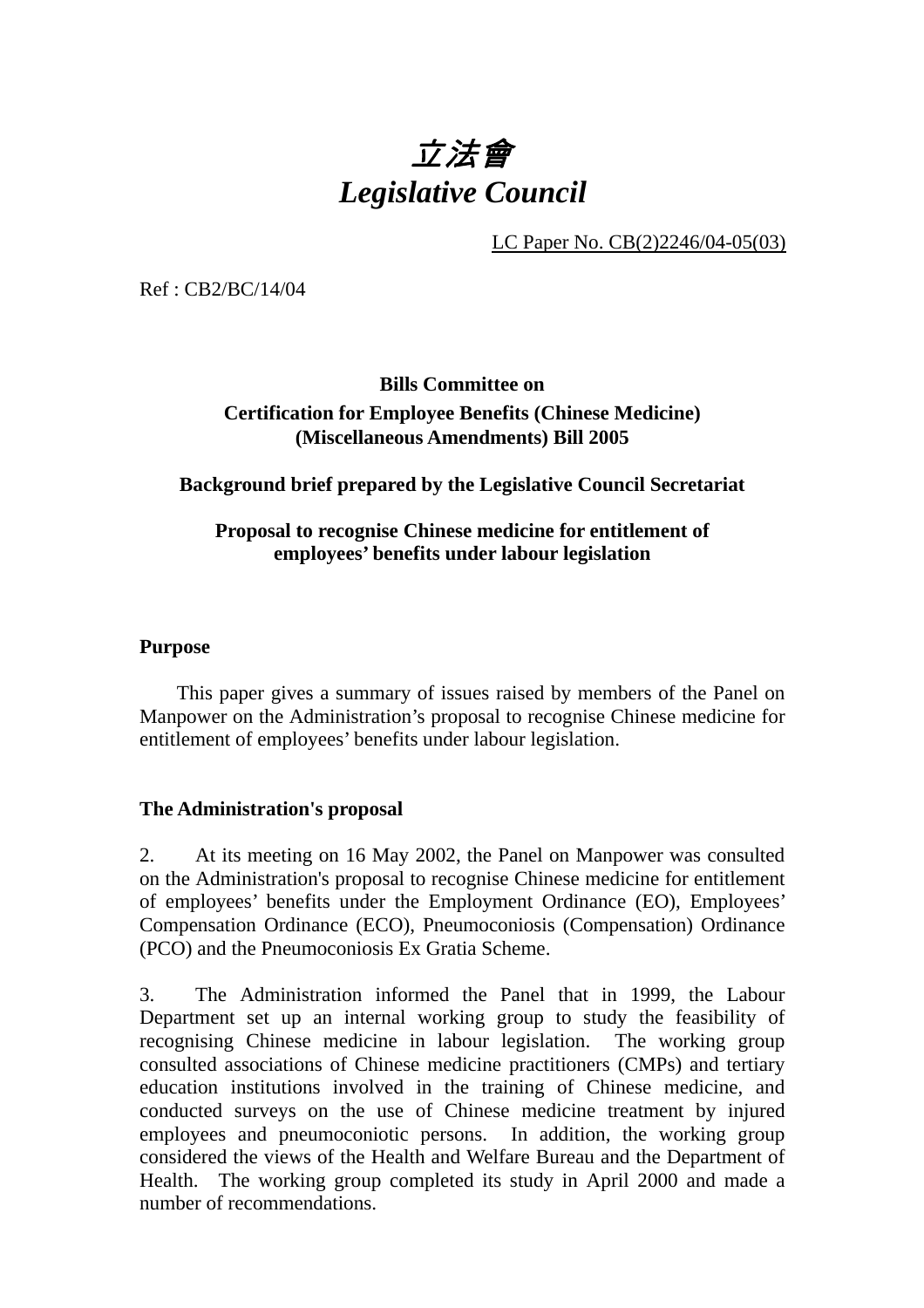4. Having considered the working group's recommendations and the views expressed during consultation, the Administration proposed that where registered CMPs were competent in performing the medical functions stipulated under the various labour legislation and the Pneumoconiosis Ex Gratia Scheme, they should be recognised and granted the same status as registered medical practitioners. The Administration's proposal included –

- (a) the recognition of certification of sickness day, matters relating to pregnancy or confinement, illness or disability arising out of pregnancy or confinement, unfitness of a pregnant employee to handle heavy, hazardous or harmful work, as well as permanent unfitness of an employee to do the present job given by registered CMPs for the purpose of entitlement to employees' benefits under EO;
- (b) the recognition of certification of temporary incapacity given by, and medical examination and treatment conducted or given by registered CMPs for the purpose of entitlement to employees' benefits under ECO;
- (c) the recognition of medical treatment, opinion and medial report given by registered CMPs for the purpose of entitlement to employees' benefits under PCO; and
- (d) the recognition of medical treatment given by registered CMPs in connection with pneumoconiosis for the purpose of entitlement under the Pneumoconiosis Ex Gratia Scheme.

### **Issues raised by Panel members**

5. Members expressed support in principle for the Administration's proposals. However, some members expressed concern about possible abuse in obtaining certified sickness days, as the consultation fee for treatment by CMPs might be less than the fee charged by medical practitioners.

6. A member also enquired whether guidelines on the issue of certified sickness days and the level of medical fees were included in the Code of Practice for CMPs.

7. Members may wish to refer to the extract from the minutes of the Panel meeting held on 16 May 2002 in the **Appendix** for details of the discussion.

Council Business Division 2 Legislative Council Secretariat 12 July 2005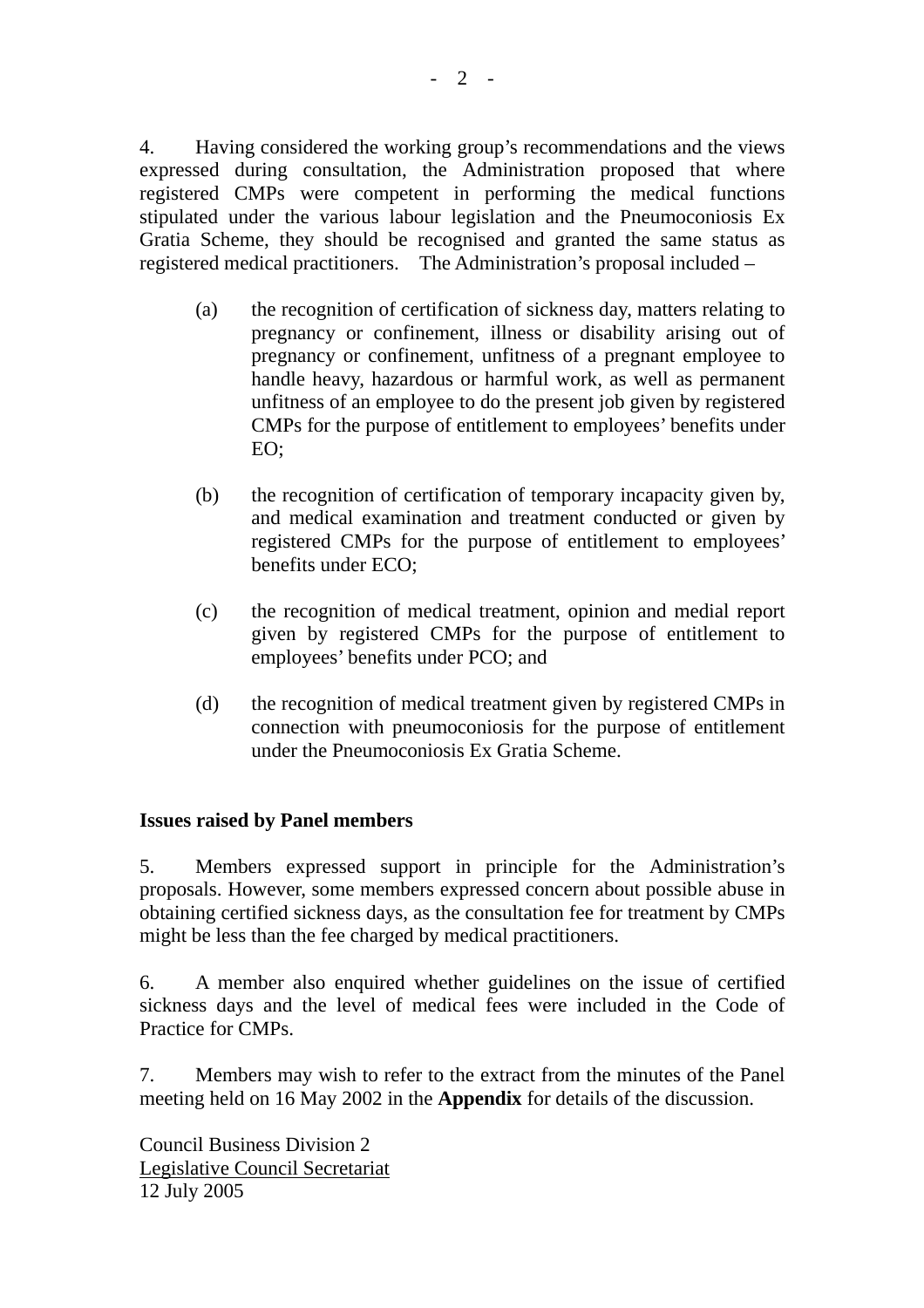**Appendix** 

### *E X T R A C T*

# 立法會 *Legislative Council*

 LC Paper No. CB(2)2363/01-02 Ref : CB2/PL/MP/1 (These minutes have been seen by the Administration)

**LegCo Panel on Manpower** 

### **Minutes of meeting held on Thursday, 16 May 2002 at 2:30 pm in the Chamber of the Legislative Council Building**

| <b>Members</b><br>present   | $\mathbb{Z}^{\mathbb{Z}}$ | Hon LAU Chin-shek, JP (Chairman)<br>Hon CHAN Kwok-keung (Deputy Chairman)<br>Hon Kenneth TING Woo-shou, JP<br>Hon James TIEN Pei-chun, GBS, JP<br>Hon Cyd HO Sau-lan<br>Hon LEE Cheuk-yan<br>Dr Hon LUI Ming-wah, JP<br>Hon CHAN Yuen-han, JP<br>Hon YEUNG Yiu-chung, BBS<br>Hon Ambrose LAU Hon-chuen, GBS, JP<br>Hon Andrew CHENG Kar-foo<br>Hon LI Fung-ying, JP<br>Hon Tommy CHEUNG Yu-yan, JP<br>Hon Michael MAK Kwok-fung<br>Hon Albert CHAN Wai-yip<br>Hon LEUNG Fu-wah, MH, JP<br>Hon Frederick FUNG Kin-kee |
|-----------------------------|---------------------------|----------------------------------------------------------------------------------------------------------------------------------------------------------------------------------------------------------------------------------------------------------------------------------------------------------------------------------------------------------------------------------------------------------------------------------------------------------------------------------------------------------------------|
| <b>Members</b><br>attending | $\mathbb{R}$              | Hon Mrs Sophie LEUNG LAU Yau-fun, SBS, JP<br>Dr Hon LO Wing-lok                                                                                                                                                                                                                                                                                                                                                                                                                                                      |
| <b>Members</b><br>absent    | $\mathbb{R}^{\mathbb{Z}}$ | Hon LEUNG Yiu-chung<br>Hon SZETO Wah                                                                                                                                                                                                                                                                                                                                                                                                                                                                                 |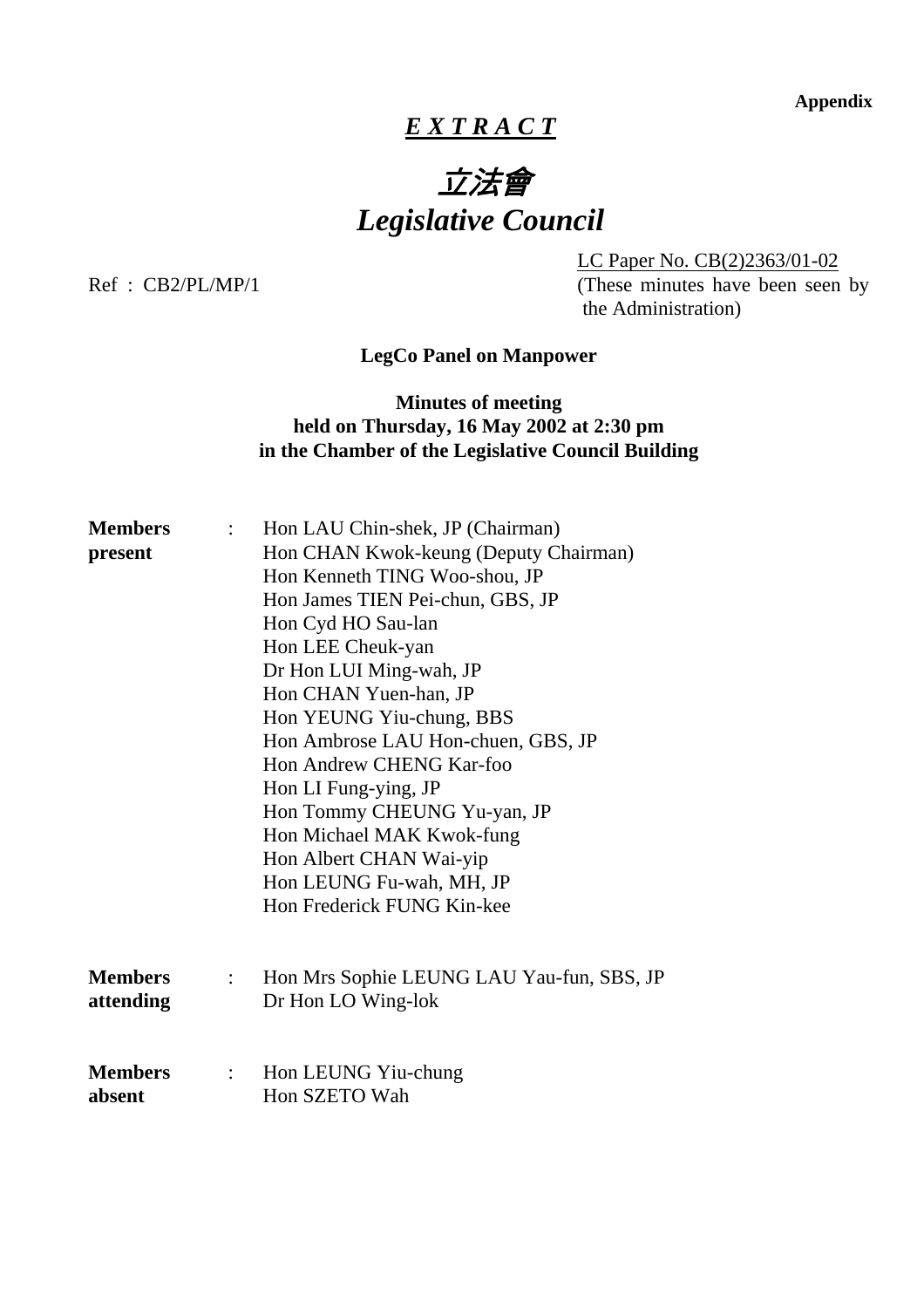### **Public Officers** : Item IV **attending**

 Mr Philip K F CHOK, JP Deputy Secretary for Education and Manpower

 Ms Elizabeth TSE Deputy Secretary for the Treasury

 Mrs DO PANG Wai-yee Principal Assistant Secretary for Education and Manpower

 Mrs Jenny CHAN Assistant Commissioner for Labour (Rights and Benefits)

 Mr LO Fu-wai Assistant Director (Grade Management and Development) Food and Environmental Hygiene Department

 Mr Eddy YAU Assistant Director (Leisure Services) Leisure and Cultural Services Department

 Mr LEE Cert-quinn Chief Manager (Support Services) 2 Housing Department

Item V

 Mrs DO PANG Wai-yee Principal Assistant Secretary for Education and Manpower

 Mrs Jenny CHAN Assistant Commissioner for Labour (Rights and Benefits)

 Mr NG Kwok-keung Senior Labour Officer Labour Department

Item VI

 Mrs DO PANG Wai-yee Principal Assistant Secretary for Education and Manpower

 Mrs Jenny CHAN Assistant Commissioner for Labour (Rights and Benefits)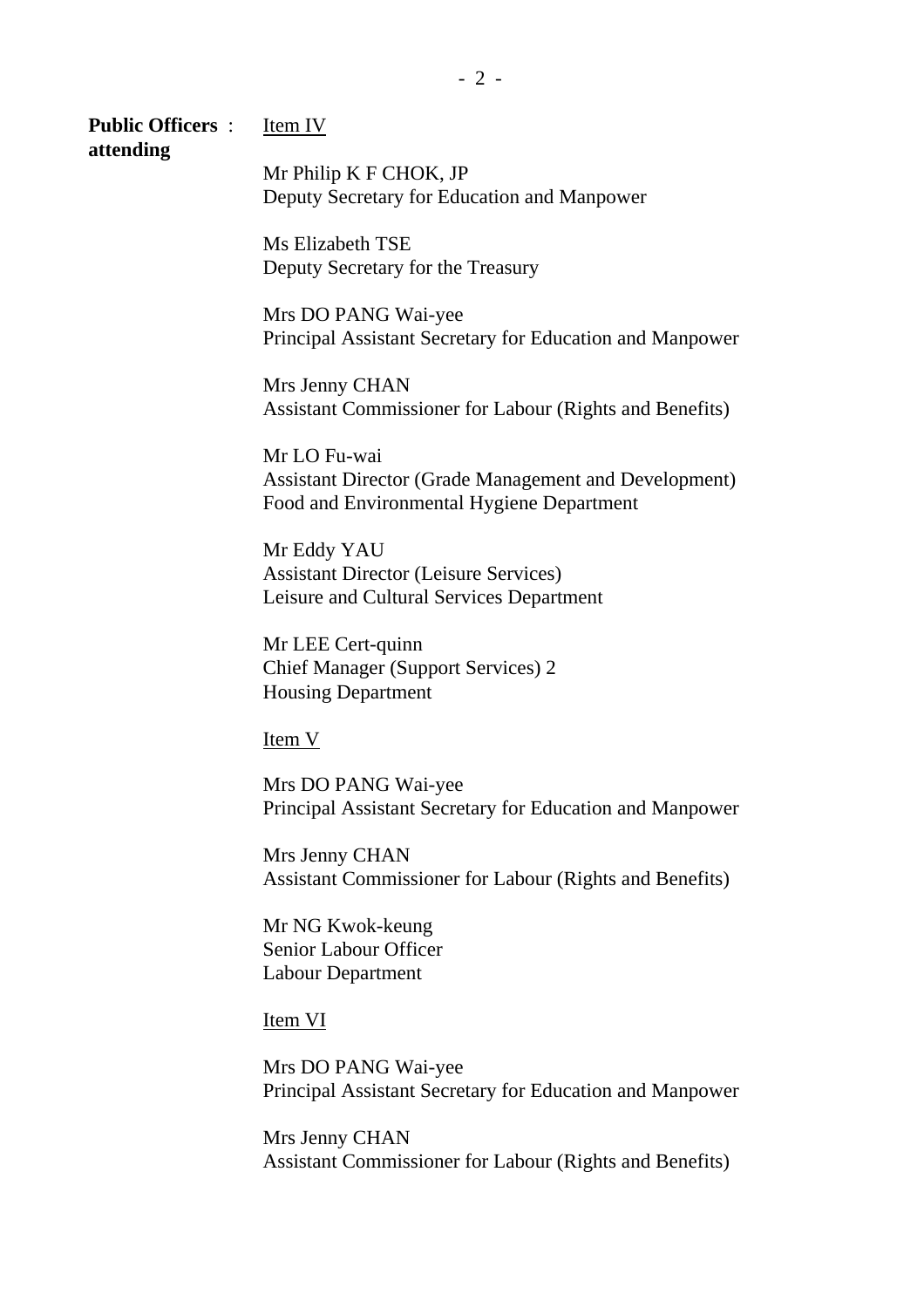|        |                                      |                      | Dr LEUNG Ting-hung<br>Assistant Director of Health (Traditional Chinese Medicine)  |
|--------|--------------------------------------|----------------------|------------------------------------------------------------------------------------|
|        |                                      |                      | Mrs Bernadette LAI<br>Senior Labour Officer<br>Labour Department                   |
|        |                                      |                      | <b>Item VII</b>                                                                    |
|        |                                      |                      | Mrs DO PANG Wai-yee<br>Principal Assistant Secretary for Education and Manpower    |
|        |                                      |                      | Ms Annie CHOI<br>Principal Assistant Secretary for Environment and Food            |
|        |                                      |                      | Mr TSANG Kin-woo<br><b>Assistant Commissioner for Labour (Employment Services)</b> |
|        | Attendance by :<br><b>Invitation</b> |                      | Item VII                                                                           |
|        |                                      |                      | Ms Kelly LEASE                                                                     |
|        |                                      |                      | <b>Research Associate</b>                                                          |
|        |                                      |                      | <b>Institute for Local Self-Reliance</b>                                           |
|        |                                      |                      | Ms Miranda YIP                                                                     |
|        |                                      |                      | Campaigner                                                                         |
|        |                                      |                      | Greenpeace                                                                         |
|        | <b>Clerk</b> in                      | $\ddot{\phantom{a}}$ | Ms Doris CHAN                                                                      |
|        | attendance                           |                      | Chief Assistant Secretary (2) 4                                                    |
|        | <b>Staff in</b><br>attendance        | $\ddot{\cdot}$       | Ms Dora WAI<br>Senior Assistant Secretary (2) 4                                    |
| Action |                                      |                      |                                                                                    |

# **X X X X X X**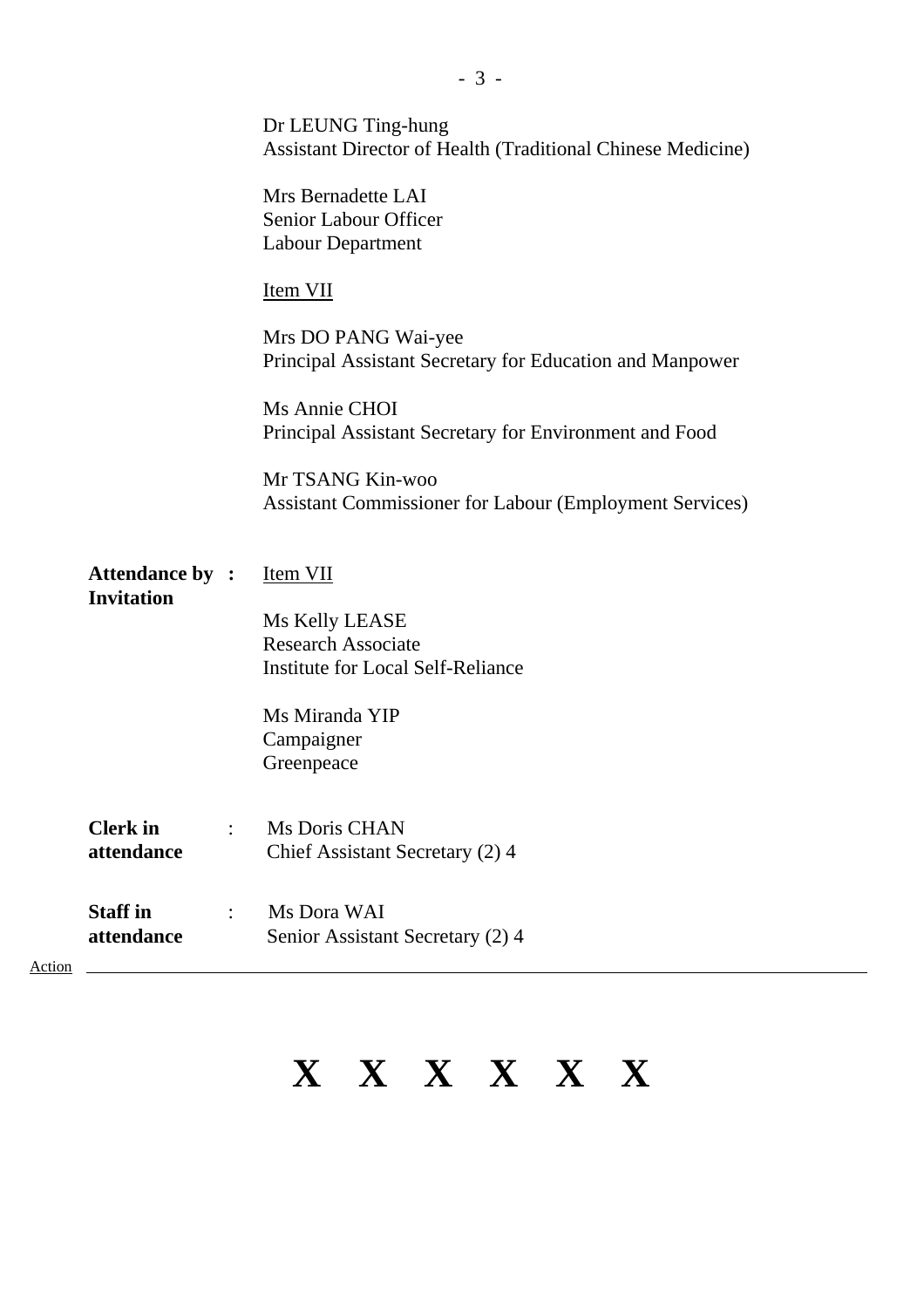Action

### **VI. Recognition of Chinese medicine for entitlement to employee benefits under the Employment Ordinance, Employees' Compensation Ordinance, Pneumoconiosis (Compensation) Ordinance and Pneumoconiosis Ex Gratia Scheme** (LC Paper No. CB(2)1885/01-02(05))

51. PAS(EM) briefed members on the proposal to recognise Chinese medicine for entitlement of employee benefits under EO, Employees' Compensation Ordinance, Pneumoconiosis (Compensation) Ordinance and the Pneumoconiosis Ex Gratia Scheme.

52. Mr James TIEN expressed support for the proposal in principle. However, he expressed concern about possible abuse in respect of the recognition of Chinese medicine practitioners (CMPs) for certifying sickness days on the ground that the consultation fee for treatment by CMPs might be less expensive than that charged by medical practitioners. Mr Tommy CHEUNG expressed similar concern. Mr TIEN asked whether the Administration would consider reviewing the arrangement in respect of the recognition of CMPs for certifying sickness days six months after its implementation.

53. PAS(EM) said that according to information from the Department of Health, based on the experience in the Mainland, there was no sign of CMPs granting more sickness days than medical practitioners. She pointed out that with the enactment of the Chinese Medicine Ordinance (the Ordinance) which provided, among other things, a statutory regulatory framework for the practice of CMPs and a registration system of CMPs, only persons who possessed the required standard of knowledge and practice experience would be allowed to practise Chinese medicine in Hong Kong as CMPs. Against this background, registered CMPs should be competent in performing the medical functions stipulated under relevant labour legislation and the Pneumoconiosis Ex Gratia Scheme, including certifying sickness days, and should therefore be recognised and granted the same status as registered medical practitioners. Moreover, the professional standard and ethics of registered CMPs would be subject to regulation by the Chinese Medicine Council of Hong Kong (CMC) established under the Ordinance. She further said that it was envisaged that there should be registered CMPs practising Chinese medicine for some time by the time the legislative proposal to recognise Chinese medicine for entitlement of employee benefits under labour legislation was introduced to the Legislative Council (LegCo).

54. Miss CHAN Yuen-han expressed support for the proposal. She agreed with the Administration that with the enactment of the Ordinance and the regulatory system of CMPs, registered CMPs should be recognised and granted the same status as registered medical practitioners. Ms Cyd HO, Mr Frederick FUNG, Mr Michael MAK and Ms LI Fung-ying shared the view of Miss CHAN. Most of these members considered that a bills committee should be formed to examine the proposal in detail when the legislative proposal was introduced to LegCo.

55. In response to Mr Tommy CHEUNG's enquiry on the timetable for the registration of CMPs, Assistant Director of Health (Traditional Chinese Medicine) (ADH(TCM)) said that the Chinese Medicine Practitioners Board of CMC (CMPB of CMC) was in the process of assessing the professional qualifications of listed CMPs. A listed CMP might become a registered CMP if -